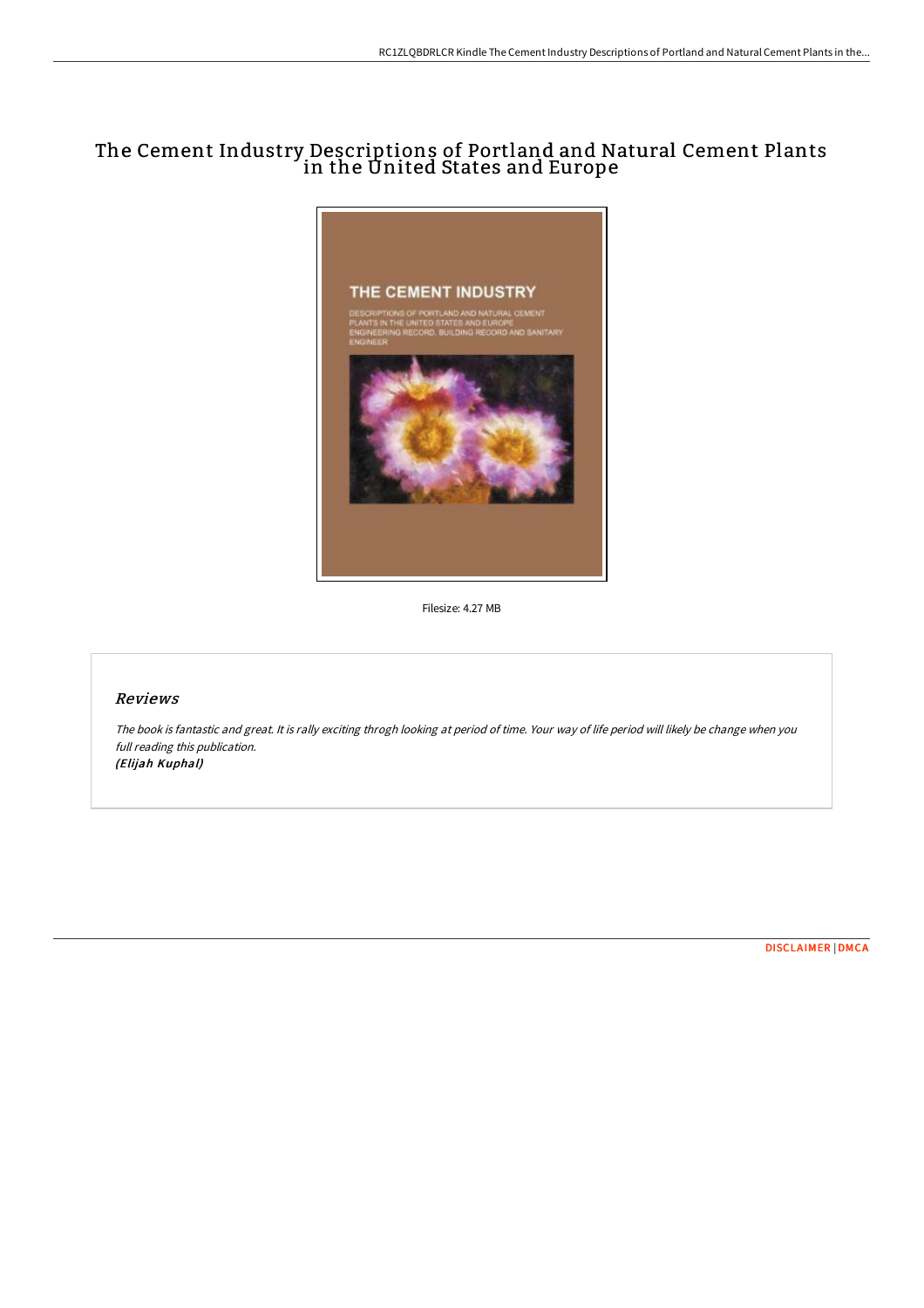## THE CEMENT INDUSTRY DESCRIPTIONS OF PORTLAND AND NATURAL CEMENT PLANTS IN THE UNITED STATES AND EUROPE

### ⊕ **DOWNLOAD PDF**

RareBooksClub. Paperback. Book Condition: New. This item is printed on demand. Paperback. 66 pages. Dimensions: 9.7in. x 7.4in. x 0.1in.This historic book may have numerous typos and missing text. Purchasers can download a free scanned copy of the original book (without typos) from the publisher. Not indexed. Not illustrated. 1900 Excerpt: . . . of the building. The cooperage department occupies a separate building adjacent to the stock house. Machine Shop. --This shop is well equipped with the best modern machinery, and its equipment consists of a 28-inch backgeared lathe, a 12-inch engine lathe, 24-inch back-geared shaper, 24-inch power drill, power hack saw, and emery wheels. The blacksmiths shop occupies part of the machine shop. All the buildings thus described are substantial in construction and represent a factory above the average in the Portland cement manufacture. The power house, boiler house, coal mill, raw-material and cement mills are of substantial brick construction with heavy timber trusses and slate roofs. The wooden truss construction was made necessary on account of the crowded condition of the iron market and the impossibility of obtaining ironwork within any reasonable period at the time the plant was designed. The kiln building is constructed of steel columns with brick walls between. The steel trusses are carried on a concrete wall 12 feet high, with large arches between pilasters. These arches, together with an open floor under the kilns, form an ideal means of ventilation. The stone house, cooper shop and machine shop are of frame construction, and the stock house is a frame structure roofed and covered on the sides with slate. In connection with the establishment of this industry, the company has built an office, commissary department, houses for the general manager and other resident officers of the company, together with a number of houses...

 $\Box$  Read The Cement Industry [Descriptions](http://www.bookdirs.com/the-cement-industry-descriptions-of-portland-and.html) of Portland and Natural Cement Plants in the United States and Europe Online

**Download PDF The Cement Industry [Descriptions](http://www.bookdirs.com/the-cement-industry-descriptions-of-portland-and.html) of Portland and Natural Cement Plants in the United States and** Europe